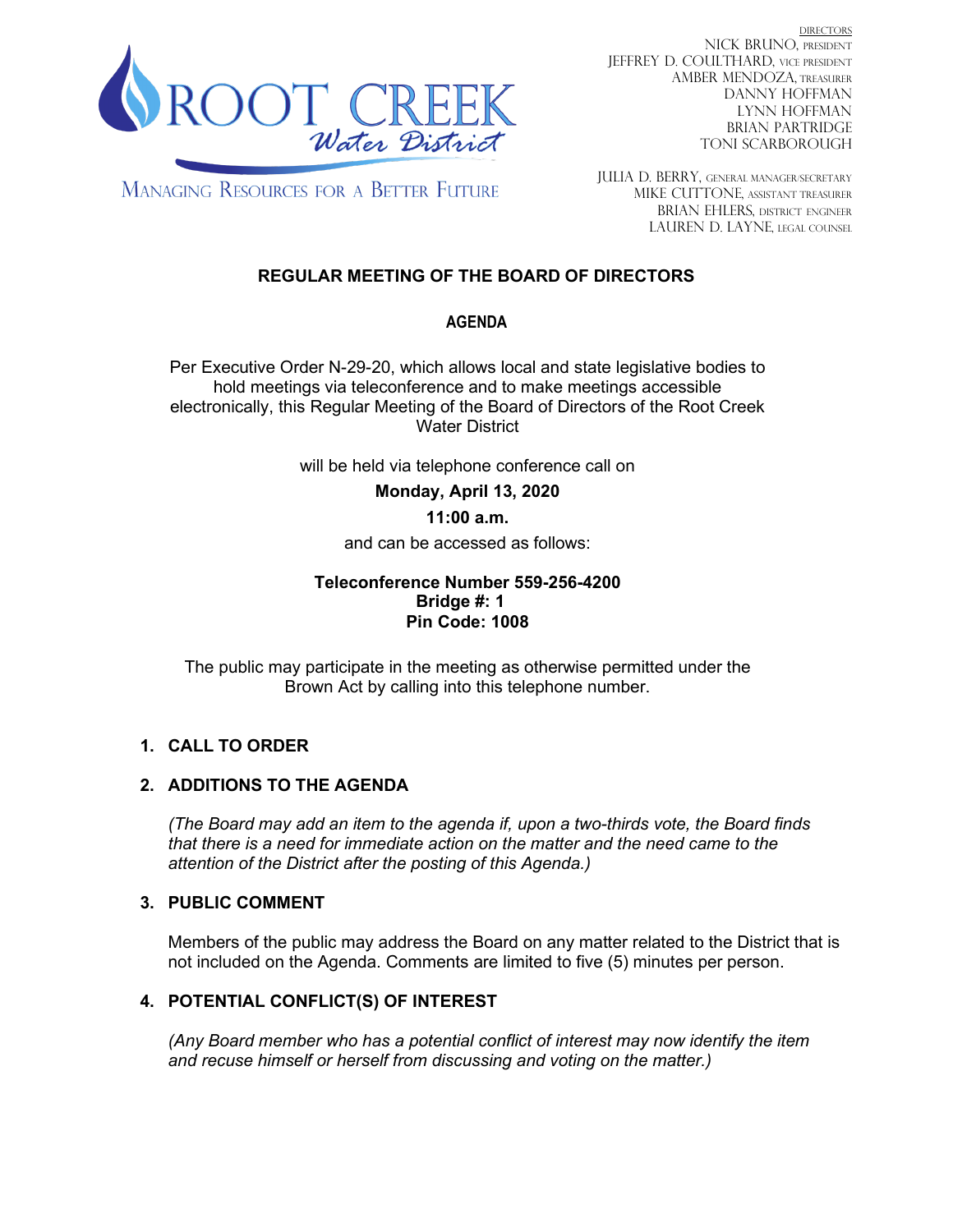#### **5. CONSENT CALENDAR** – Review and Consider for Action

**a.** Approval of Minutes of the Regular Board Meeting on April 9, 2020

#### **6. CORRESPONDENCE**

*(Members of the Board or Staff may provide comment on any timely matter related to the District that is not included on the agenda.)*

**7. BOARD ACTION ITEMS** - The Board may take action on any of the following items:

#### **NEW BUSINESS**

- **a. Spending Authority Increase** Review and consider action due to COVID-19 restrictions to increase spending limit for General Manager for items already included in the 2020 budget not to exceed \$50,000.00.
- **b. Chlorination System Improvement –** Review and Consider authorization to approve Scope of Work and increase budget Item 900.03-2 *Capital Expenditures Improvements* for the following:
	- **i.** District Engineer to design chlorination system improvements at tank site not to exceed \$35,000.00
	- **ii.** District Engineer to procure 3 bids for equipment and award to the lowest bidder not to exceed \$75,000.00
	- **iii.** RT Diversified to construct improvements and install the equipment purchased by bid exceed \$70,000.00
- **8. DISTRICT ENGINEER'S REPORT -** The Board may take action on any of the following items
	- **a.** Operations Monthly Report
	- **b.** Wastewater Treatment Facility (WWTF) Status
	- **c.** Other District Matters
- **9. LEGAL COUNSEL REPORT** The Board may take action on any of the following items
	- **a.** SGMA
	- **b.** Governor's Executive Order
	- **c.** Legislation
- **10. GENERAL MANAGER'S REPORT** The Board may take action on any of the following items
	- **a.** Monthly Operations
	- **b.** Other District Matters